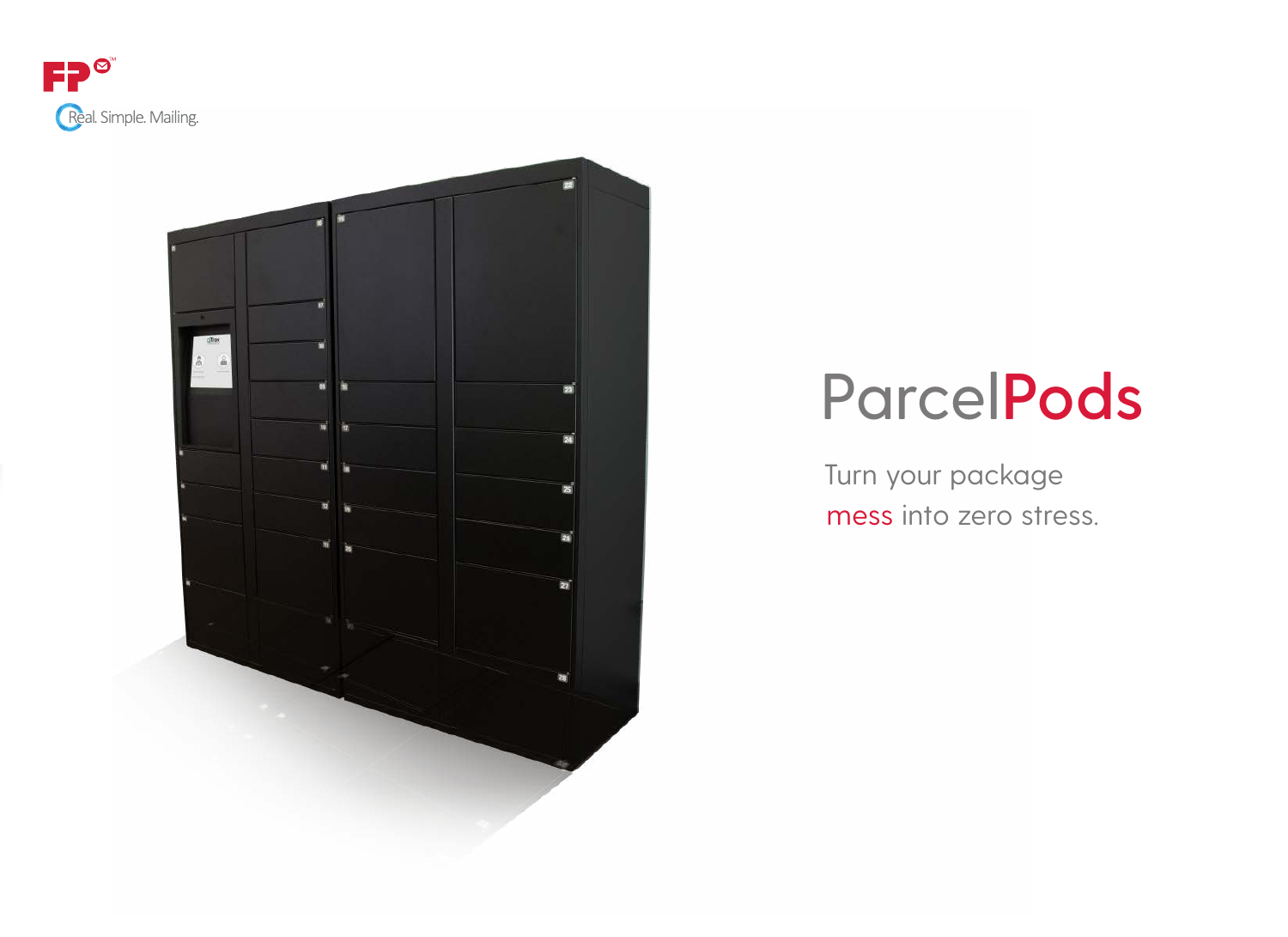

### **Complete Locker System**

Take control of your mailroom. FP's ParcelPod solution is the perfect way to organize and keep track of all your incoming packages. Paired with QTrak, this complete system takes the chain of custody off property owners.



Security is the most important feature now more than ever. Recipients receive a unique code straight to their phone, allowing only them to access the locker.

ParcelPods allow for complete customization to perfectly fit your mailroom's needs. Choose a wrap with custom graphics and the right size locker that works best for your volume.

### Secure Customizable Customizable Simple & Cost Effective

Ditch the costly efforts of hand delivering packages across large areas and let users come to one centralized location.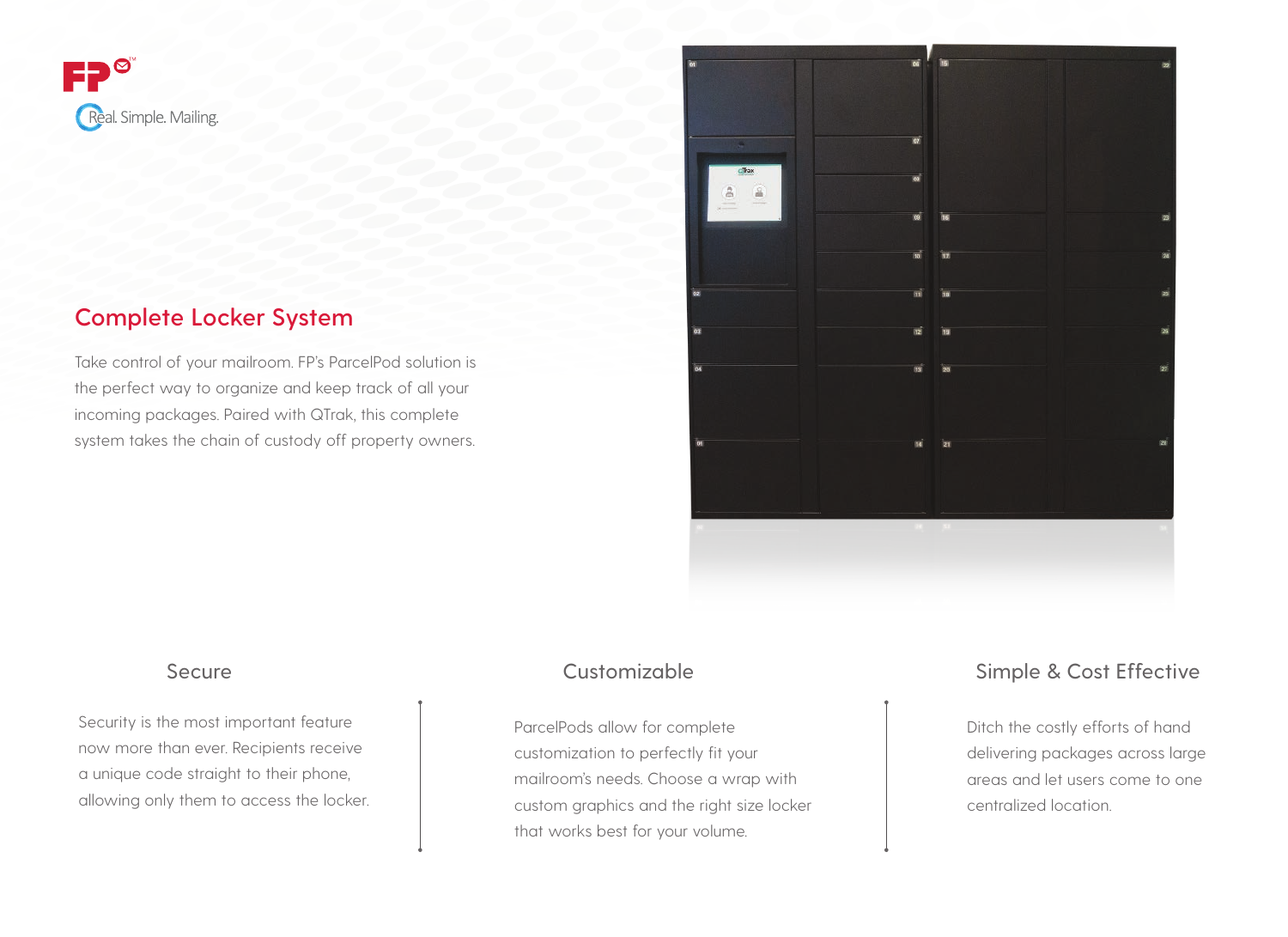# Features



**Theft Protection** Securely locked and only accessible by unique code.



**Centralized Location** Save time and let users come to one location.



**Made to Order** Pick the right configuration of lockers for you.



**24/7 Access** Allow users to pick up packages on their time.



**Custom Finish** Wrap lockers in your own branding.



**No More Clutter** Packages are organized and neatly stored.